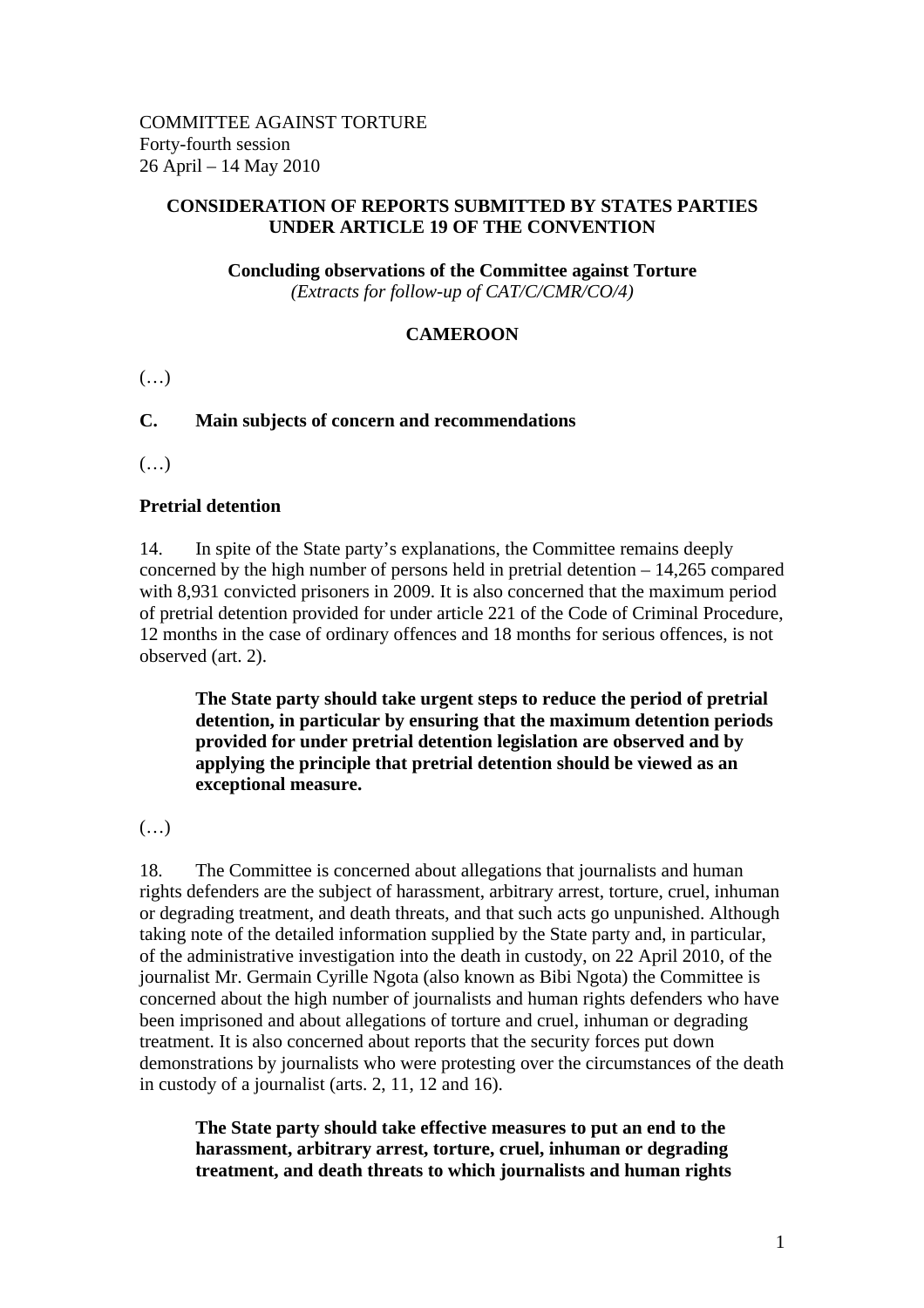**defenders are exposed, and to prevent further acts of violence. In addition, it should ensure that a thorough and effective inquiry is carried out quickly and that the perpetrators of such acts are duly punished. Moreover, the Committee joins the United Nations Educational, Scientific and Cultural Organization (UNESCO) in its call for a thorough forensic medical investigation into the death of the journalist Mr. Ngota in Kondengui prison.** 

#### **Events of February 2008**

19. The Committee takes note of the investigations into the events of February 2008 and of the report drawn up in 2009, although it has not received a copy. It also notes the administrative inquiry made into allegations of human rights violations, especially the right to life, by security forces, which concluded that they had acted in self-defence. However, the Committee is concerned about credible reports from a variety of sources alleging that the security forces have carried out, against adults and children, extrajudicial killings, arbitrary detention, acts of torture and cruel, inhuman or degrading treatment, and violations of the right to a fair trial. It is also concerned about the lack of thorough individual, impartial and forensic medical investigations of alleged extrajudicial killings and acts of torture and cruel, inhuman or degrading treatment by the security forces (arts. 2, 11, 12 and 16).

**The Committee recommends that a full, thorough and independent inquiry be opened into the events of February 2008. The State party should also publish the report on the inquiries it has carried out and submit a copy of it to the Committee for appraisal. At the same time, the State party should promptly begin thorough, impartial and forensic medical investigations into allegations of extrajudicial killings, acts of torture and cruel, inhuman or degrading treatment by the security forces and ensure that the perpetrators are brought to justice and sentenced appropriately.** 

# (…)

# **Acts regarding the state of emergency and the maintenance of law and order**

25. The Committee notes with concern that Act No. 90/047 of 19 December 1990 on the state of emergency is in force. Given the guarantees in article 2, paragraph 2, of the Convention, the Committee notes with concern that the legislation on the state of emergency and Act No. 90/054 concerning the maintenance of law and order allow, under a state of emergency, for periods in police custody of two months, renewable once, and, in cases of banditry, for periods of police custody set at 15 days, also renewable (art. 2).

**The State party should ensure that international principles governing states of emergency are respected, and in particular review the need for maintaining its state of emergency legislation in the light of the criteria laid down in article 4 of the International Covenant on Civil and Political Rights, to which Cameroon has been a party since 1984. The State party should also adhere strictly to the absolute prohibition of torture, in**